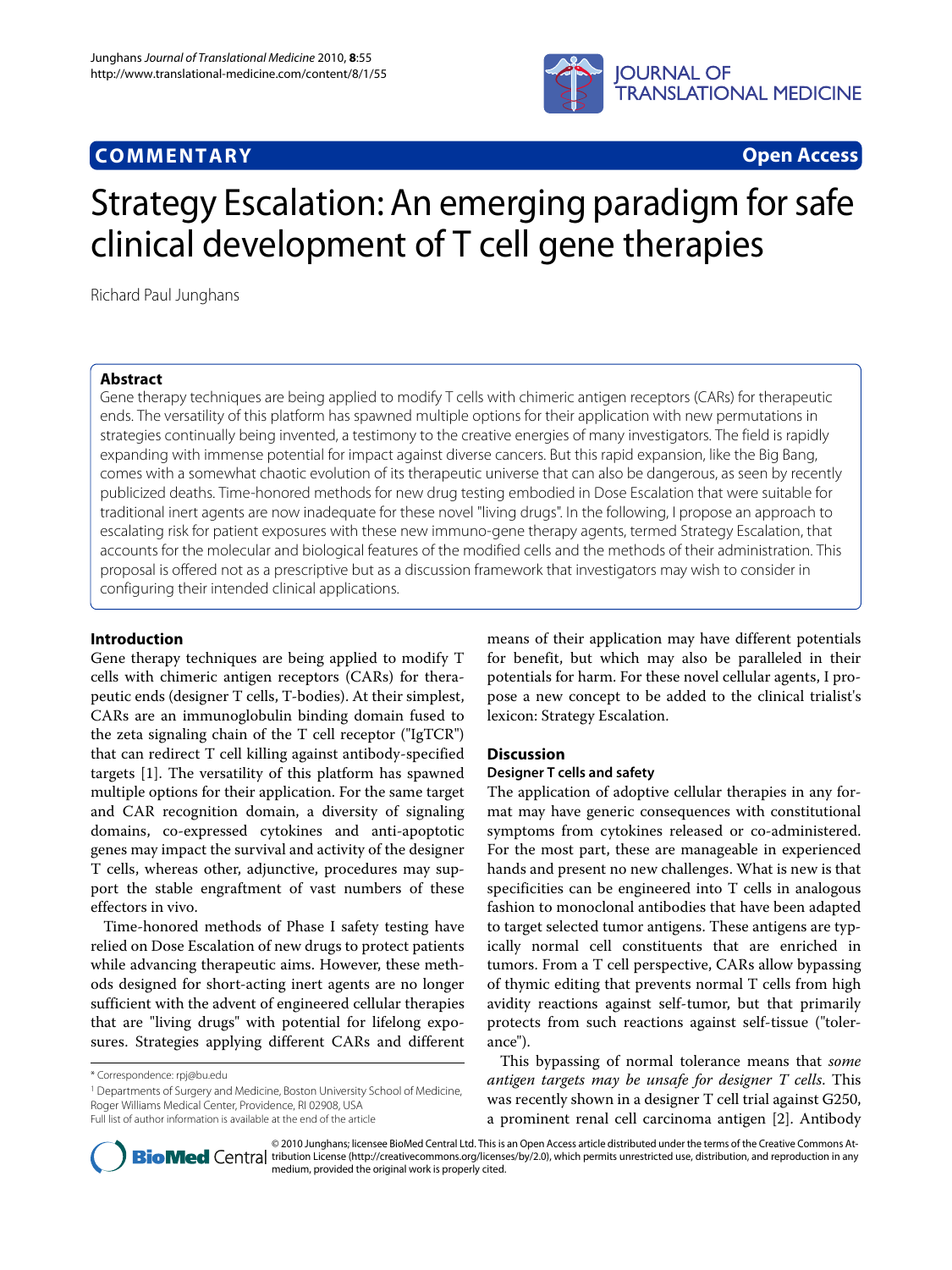against G250 had been applied in humans without toxicity, but when this specificity was tested in designer T cell format, reaction occurred against low level G250 on biliary epithelium. This resulted in an intolerable hepatotoxicity in two of three patients with low infused doses in the range of 109 cells (100-fold below typical Surgery Branch TIL doses [[3\]](#page-6-2)), necessitating dose reductions and, in one case, systemic steroids for T cell suppression. When steroids were removed, the patient had no resurgence of liver attack - but also no tumor response.

This key study illustrated that designer T cells carried the potential for serious toxicity. The safety of comparable Phase I interventions against other antigens (folate binding protein [\[4](#page-6-3)], Tag72 [[5](#page-6-4)], CEA [\[6\]](#page-6-5), CD171 [[7\]](#page-7-0) and GD2 [[8\]](#page-7-1)) indicate that toxicity is a function of the target with no obvious means to predict which. The G250 toxicity also demonstrated that safety of a target with antibody is no assurance of safety with designer T cells [\[2](#page-6-1)]. This latter conclusion is not surprising given the indirect means of antibody toxicity [[9\]](#page-7-2) in comparison with the direct cytotoxic potency of T cells that also brings far greater sensitivity, killing with just a few antigen molecules per cell, far below immunohistochemical detection thresholds [[10\]](#page-7-3).

This G250 agent was expertly managed via a dose escalation plan in a Phase I setting; the system worked: no one died. Instead, it is the evolution of more complex Strategies that raise the special concerns of this essay.

# **The Strategies**

New Strategies evolved because several so-called 1st generation IgTCR designer T cells (above) had been tested in the clinic without major tumor regressions. Two contributing problems were identified. Firstly, the infused designer T cells initially distributed widely through the blood and tissues, but then they quickly perished in the host that is already replete with T cells. Secondly, the few T cells that trafficked into tumor could initially exhibit killing, but they ultimately disappeared via a process of activation-induced cell death (AICD) or passed to a resting, inactive state.

These two problems prompted two corresponding hypotheses for improving tumor responses:

(1) Responses could be improved: if sufficient T cells were maintained systemically to sustain T cell percolation into tumor (although T cells survived for only a few days of tumor cell killing).

(2) Responses could be improved: if  $T$  cells were to activate and proliferate on antigen contact in tumor (although T cells in tumor were few in starting number).

To address hypothesis #1, Dudley, Rosenberg and colleagues [\[11](#page-7-4)] applied "conditioning" to create a "hematologic space" with high dose chemotherapy and/or whole

body irradiation prior to T cell infusion in their TIL studies in melanoma. With the burst of IL7 and IL15 that accompanies the lymphopenic state [[12\]](#page-7-5), the infused T cells rode the recovery with a homeostatic expansion, i.e., independent of antigen stimulation. As such, low doses of infused T cells could expand 100-fold in vivo to become a stable, "engrafted" component of the lymphoid compartment, in some instances >50% of the cells that would be the equivalent of  $5 \times 10^{11}$  (0.5 kg!) tumor-specific T cells. This in turn led to dramatically improved tumor response rates with substantial numbers of durable remissions.

To address hypothesis  $#2$ , so called  $2<sup>nd</sup>$  generation "2signal" CARs were created to improve their function [\[13](#page-7-6)]. To the basic TCRz signaling (Signal 1) of the IgTCR was added a co-stimulation Signal 2 via CD28 and/or other signaling domains, e.g., IgCD28TCRz. Signal 1 suffices for T cell killing, but Signal  $1 + 2$  engages the T cell proliferative capacity, avoiding AICD, and promotes T cell reactivation on antigen contact after passing to resting state. By this, even a few cells trafficking to tumor could activate and expand in situ to large numbers until tumor elimination, in the same way that virus-specific T cells respond to viral infections. Further, the added costimulation renders designer T cells resistant to regulatory T cell suppression [[14\]](#page-7-7).

The benefits of these modifications for improving therapy were enticing, and to many their combination appeared irresistible. With engraftment of 2-signal designer T cells, there would be huge numbers of effectors, and they would never lose their capacity to respond against the tumor threat - or against normal tissues, thereby motivating this essay.

With two independent approaches, however, it is not just their combination but a  $2 \times 2$  array of four distinct Strategies that confronts the investigator in choosing safely how to treat his first patients with a new designer T cell agent: 1st generation or 2nd? Infuse or engraft? The philosophy of patient exposures during new drug testing is aimed at proceeding from low risk to higher risk in a regulated fashion. To order these Strategies for risk, therefore, it is instructive to perform a "What-if?" analysis to consider the consequences if G250 designer T cells [\[2](#page-6-1)] had had their initial patient exposures under one of these more advanced Strategies.

# **"What if...?"**

- "What if" G250 designer T cells were first applied via ...? **Strategy 1**. 1<sup>st</sup> generation, infused [Actual]
	- In the least aggressive Strategy, infusion of 1st generation G250 designer T cells was seen to mediate significant toxicity. Steroids successfully suppressed the T cell reaction without reactivation after steroid withdrawal.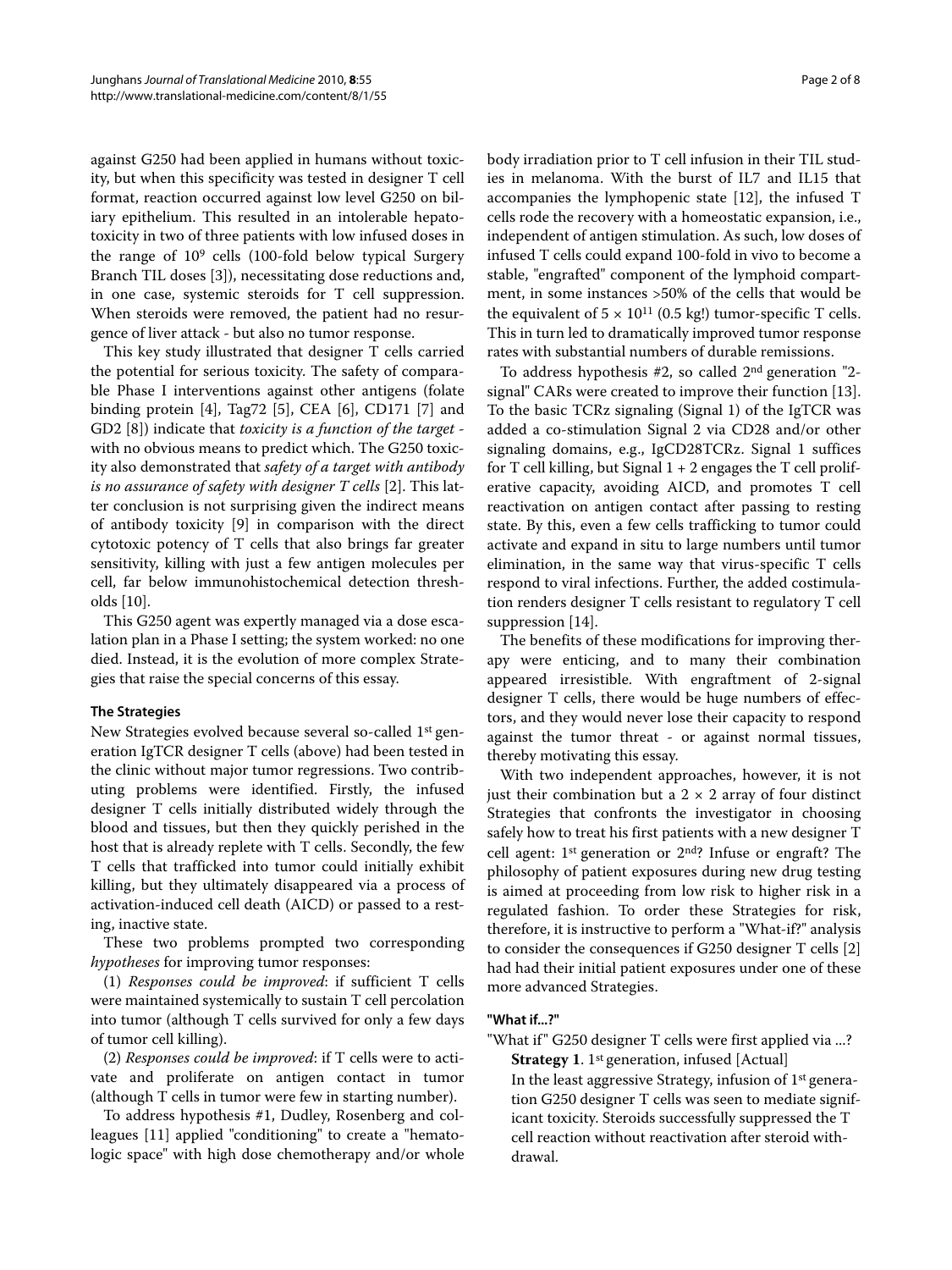#### **Strategy 2.** 1<sup>st</sup> generation, engrafted

If the same T cells had been engrafted, their resulting vast numbers would likely induce a more severe and possibly lethal toxicity if left unchecked. However, intervention with steroids would again suppress the auto-immune attack. Once brought to resting state and steroids removed, these Signal 1-only designer T cells would be inert (anergic) on contact with antigen positive tissues, and the patient safe from resurgence of his symptoms. Toxicity under this Strategy should be manageable. (See endnote 1.)

**Strategy 3**. 2nd generation, infused

If G250 designer T cells were infused as before but in 2<sup>nd</sup> generation format, they also would induce toxicity and then respond to steroids. But with removal of steroids, these now-resting 2-signal designer T cells can reactivate on antigen contact with renewed toxicity. Importantly, at low initial exposures in the dose escalation, these infused designer T cells begin as a tiny fraction of the body's T cell repertoire and undergo rapid systemic decline (e.g., 109 cells infused vs 1012 total T cells, or 0.1% at peak and lower thereafter). From the analogous clinical setting of donor lymphocyte infusion (DLI), we know that size (of dose) matters, and even with a fully competent allo-immune reaction, small numbers of allo-reactive T cells can be safely managed with a balance of GvH reaction and anti-tumor benefit [\[15,](#page-7-8)[16\]](#page-7-9). Thus, toxicity under this Strategy should also be manageable.

**Strategy 4**. 2nd generation, engrafted If 2nd generation T cells had instead been engrafted, G250-specific T cells would not only be capable of reactivation after steroids, but they would be vast in number. With up to 10% of the reconstituted T cell pool being antigen specific after the lowest injected dose (e.g.,  $10^{11}$  cells expanding from  $10^9$  injected) [[17\]](#page-7-10), these cells would be virtually impossible to control, like too high a dose in DLI settings. Maximal immune suppression would be required at all times, with infectious complications and a predictably fatal outcome. Had the initial patient exposure of G250 T cells been by Strategy 4, the consequences could have been dire.

#### **Strategy Escalation**

With these options, it can be seen that there are now choices, not just of dose levels as in typical Phase I drug studies, but of Strategies, with distinct consequences to each. With these Strategies available, how does one best advance the therapeutic aims while remaining faithful to principles of patient protection via an incremental exposure to risk? This brings us to the concept of Strategy Escalation. Strategy 1, simple infusion of 1st generation, is the most conservative; Strategies 2 and 3, engraftment OR 2nd generation, are intermediate in risk; Strategy 4,

But do I advocate that escalations for all new agents first pass through a Strategy 1 test, infusion 1st generation  $(0 \rightarrow$  Strategy 1)? No, I do not. If the target was previously tested with a Strategy 1, it does provide more confidence of the safety or hazard for the more aggressive strategies. The G250 test by Strategy 1 showed it was unsafe as a target, from which one may forego all more advanced Strategies, thereby sparing patients from more serious injury. Ultimately, however, drugs must be tested for safety in a setting that reflects their potential utility. Sufficient evidence exists from diverse trials with infusion of 1st generation designer T cells to infer that none will be therapeutically successful by Strategy 1, and safety in this format becomes of mainly academic interest. If we instead start with a more advanced Strategy, what rationale could be invoked?

Strategy 2 with engraftment of 1st generation showed considerable benefit in the analogous setting of TILs where simple infusions had not yielded high response rates [[12\]](#page-7-5). The promise of Strategy 3 with 2-signals to sustain an antitumor reaction in situ is an hypothesis based on encouraging preclinical data; clinical trials are just now underway. Both of these have a rationale for realistic benefit to patients where Strategy 1 no longer does. If we bypass Strategy 1 for initial human trials, there is more risk with first patient exposures via engraftment  $(0 \rightarrow$  Strategy 2 test) OR 2<sup>nd</sup> generation (0  $\rightarrow$  Strategy 3 test), but there is also a rationale for controlling toxicities should they occur, as discussed above.

I would argue, however, that proceeding with an untested target (e.g., as was G250) to the most aggressive Strategy 4 (engraftment AND 2nd generation) is too much risk. A 0  $\rightarrow$  Strategy 4 test presumes much about the quality of our knowledge of the potential normal tissue targets and their susceptibility, and, of all Strategies, this one alone allows no exit strategy if we guess wrong. (See Appendix 1 for examples.) No one could foresee the hepatotoxicity of G250 designer T cells [\[2](#page-6-1)] or the cardio-toxicity of trastuzumab antibody (Herceptin<sup>®</sup>) [\[18](#page-7-11)] prior to the actual human trials. The graded exposures of their respective Phase I/II studies were essential to revealing toxicities before a Grade V event (death). After a target is shown to be safe by one Strategy, one may proceed with fair confidence to more aggressive Strategies, as shown in Figure [1.](#page-3-0)

#### **More than safety**

Although safer development drives the Strategy Escalation concept, the discipline of this structure can assist in finding more optimal development paths as well. For example, while a case can be made for safely escalating T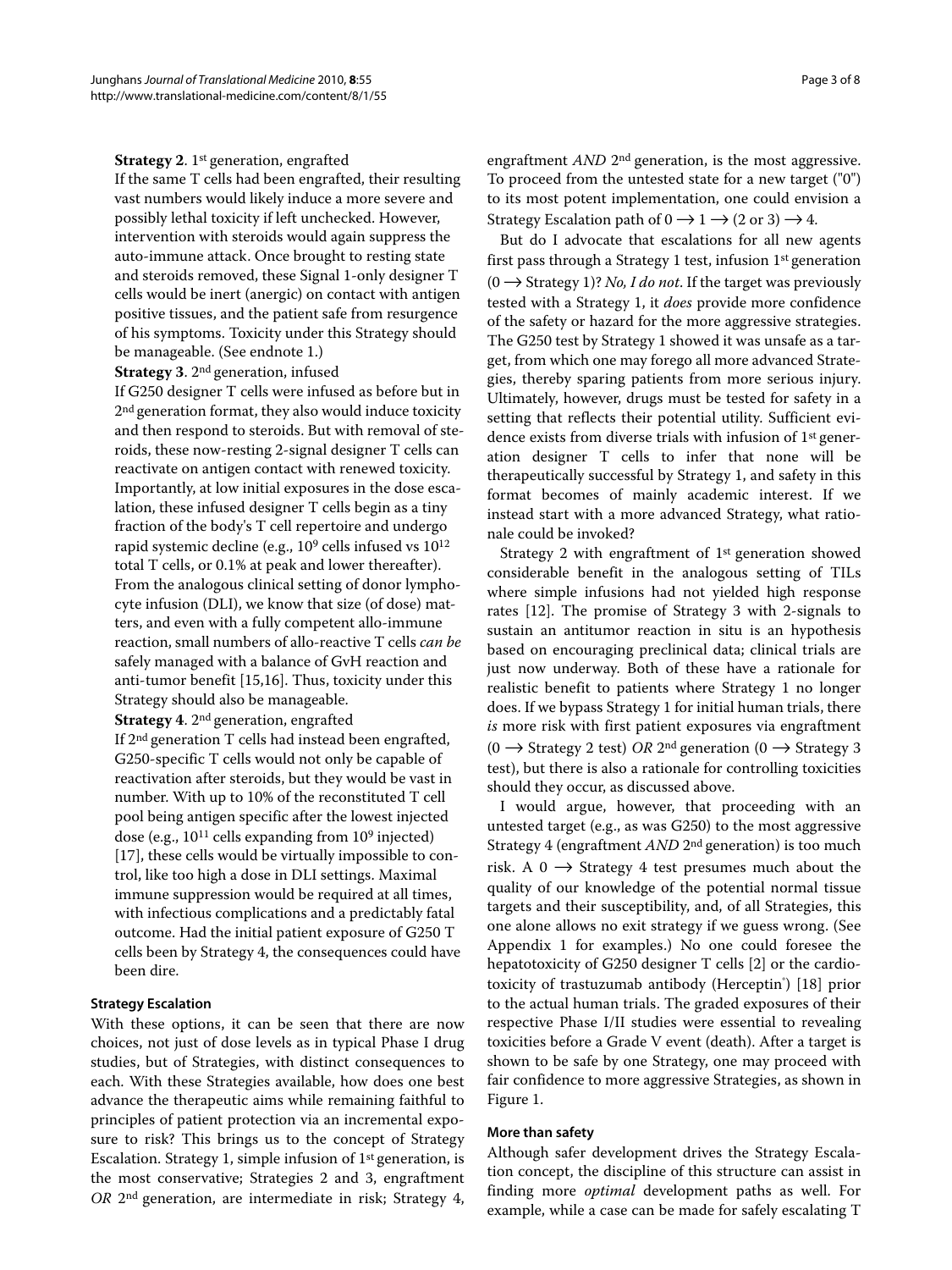<span id="page-3-0"></span>

cells from a prior Strategy 1 or 2 to Strategy 4, these paths are not necessarily recommended (dotted in Figure [1](#page-3-0)). Three reasons *unrelated to T cell safety* may be considered for all paths instead passing through a full Strategy 3 test first:

(1) Lower hazard: The NMA conditioning of Strategy 4 is routinely accompanied by infectious complications that can occasionally be fatal [[[19,](#page-7-12)[12\]](#page-7-5); see also Appendix 1: Designer T cell study deaths];

(2) Lower cost: The clinical (non-manufacturing) costs in the real-world hospital setting are in the range of \$4- \$8,000 for simple infusion (Strategy 3) versus \$60- \$100,000 for engraftment protocols (Strategy 4), per our own experience [\[20-](#page-7-13)[22](#page-7-14)]; and finally and importantly,

(3) Better science: A direct  $0 \rightarrow$  Strategy 4 test with engraftment obscures any chance to test the core driving hypothesis of current research, e.g., that additional signals, as embodied in the advanced generation designer T cells, can promote a fully competent T cell response with in situ expansion until tumor elimination.

To this latter point, T cells do this quite efficiently in virus infections without conditioning, and when we have proven ourselves capable to bypass immunization and antigen-presenting cells via this technology, I expect we will prevail similarly with designer T cells against tumor. At the moment that we succeed with the right CARs, such engraftment strategies, with their attendant costs and hazard, will predictably be retired. Hence, in my

opinion, engraftment should be viewed as an intervening measure, applied only until we get better at immunology, to compensate for our still-imperfect T cell engineering.

Further, when targeting a normal self antigen, a Strategy 3 infusion may allow "tuning" of the activity against tumor versus normal tissue by judicious dose exposures and a gradation of suppressive therapies (as needed) in the manner of DLI [\[15](#page-7-8)], where a Strategy 4 engraftment with its hard-to-control cell numbers may fail. That is, with each new product tested under Strategy 3, an appropriate dose escalation plan affords the best chance to define an optimal biologic dose (OBD) to establish proofof-concept anti-tumor activity and conditions of safety to normal tissues.

At this point in time, however, the first studies with 2nd generation designer T cells under Strategy 3 (infused) are just coming on-line, and none has yet completed a full escalation with appropriate cytokine support (e.g., IL2). Thus, it is too early to infer sufficiency or deficiency of any of the existing 2nd generation reagents to eliminate tumors - without engraftment. But where these more advanced reagents are proven therapeutically inadequate (and safe) under Strategy 3 infusions, then engraftment via Strategy 4 with its higher cost and hazard is a justifiable next step in the Strategy Escalation.

Hence, for untested targets, it is my opinion that Strategy Escalations of  $0 \rightarrow 2$  (1<sup>st</sup> generation, engrafted) or 0  $\rightarrow$  3 (2<sup>nd</sup> generation, infused) are safe and acceptable for initial human exposures. For all targets, tested and untested, I believe for reasons of safety, science and cost that 2nd generation engrafted should instead have a full prior test of 2nd generation infused, i.e., a Strategy Escalation of (0 or 1 or 2)  $\rightarrow$  3  $\rightarrow$  4. (See endnote 2.) This is represented in Figure [2.](#page-4-0)

#### **Conclusions**

It is recommended that every new immuno-gene therapy proposal be accompanied by a Strategy Escalation discussion that accounts for the molecular and biological features of the modified cells and the method of their proposed administration. This Commentary presents an example of such a discussion from the current state of the art for designer T cell therapies, counseling against the most intensive Strategies for untested antigen targets. If by an early Strategy, the patient can safely be treated, then one may reasonably advance to more potent Strategies with a rationale for safety. Further, it is clear that safety with an antibody is not the same as safety with a T cell; antibody studies therefore cannot substitute for directed designer T cell trials via a less than fully committed patient exposure. As a paradigm, Strategy Escalation is intended to be flexible and adaptive as new therapeutic opportunities are brought forward, e.g., anti-apoptotic genes, suicide genes, co-expressed cytokines, etc., as elaborated in Appendix 2: Future directions. Finally, the for-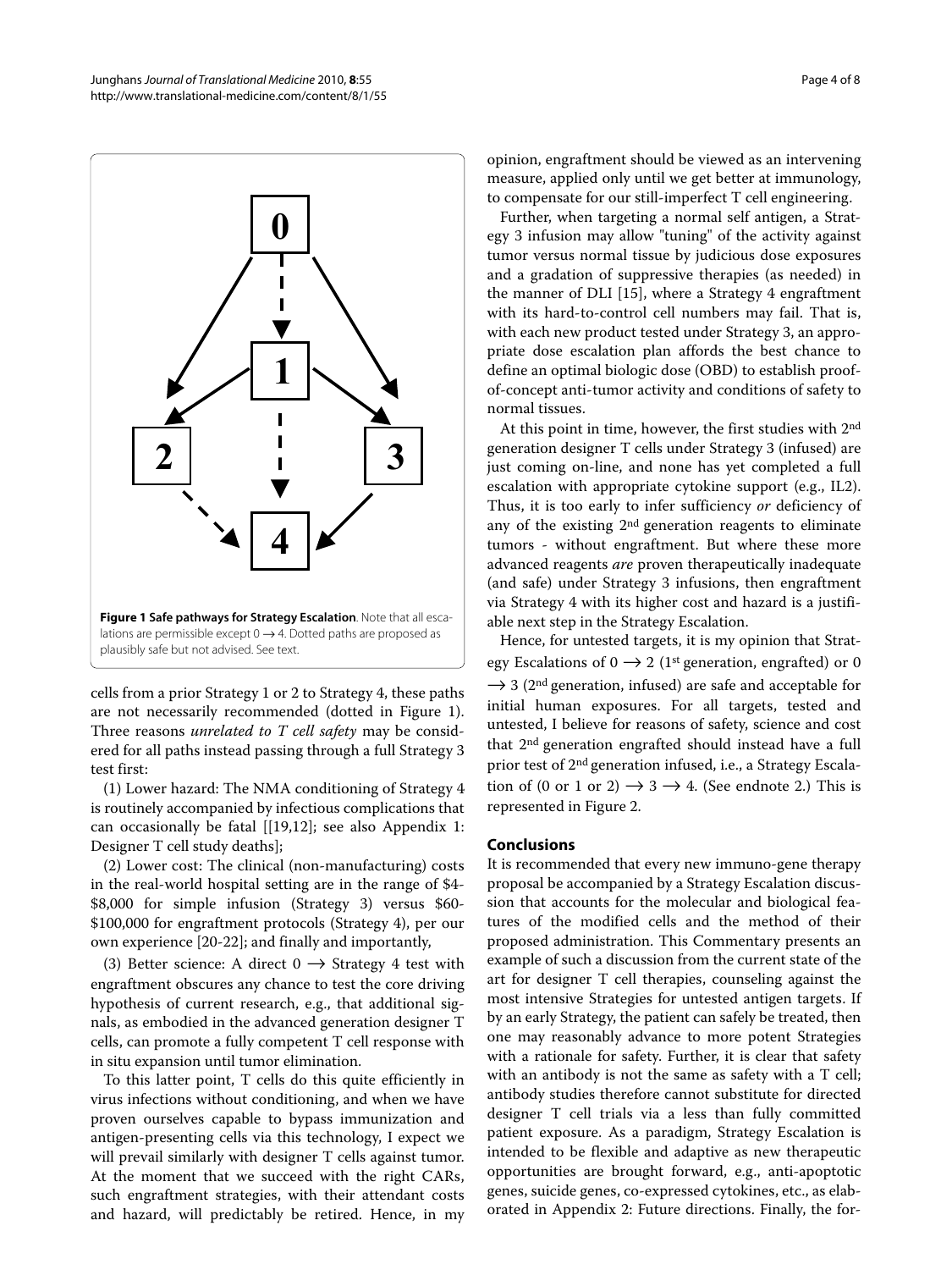<span id="page-4-0"></span>

malism of the Strategy Escalation discussion may ultimately find wider application, extending to other cellular therapies as their respective fields mature, e.g., as in stem cells where emerging concerns over options for their safe and incremental application were recently and cogently expressed [[23\]](#page-7-15).

#### **Appendix 1: Designer T cell study deaths**

In the past year, two patients died on Phase I designer T cell studies: one targeting CD19 in lymphoma [[24,](#page-7-16)[25\]](#page-7-17) and the other targeting Her2/neu in breast cancer [\[26](#page-7-18)[,27](#page-7-19)]. Both were previously untested targets for designer T cells. The patients in each case were treated with 2nd generation designer T cells incorporating costimulation, and the two deaths were the first patient in each case to undergo engraftment (Strategy 4). In the former, there was an initial exposure to designer T cells by infusion (Strategy 3) but only to low doses  $({\sim}10^9$  T cells) without toxicity, and then a death with the first patient to have engraftment of the same dose  $(0 \rightarrow (3) \rightarrow 4$  test). (3 in parentheses because it was not a full dose-escalation test.) Was this death due to on-target toxicity (i.e., against CD19 on undefined normal tissue)? In that case, was the jump too big from 10<sup>9</sup> cells infused on Strategy 3 transiently present to  $10^{11}$  stably engrafted on Strategy 4 (from 109 cells dose)? (See endnote 2.) Or was this death unrelated to any on-target toxicity, perhaps secondary to

the conditioning? These questions could not be definitively answered. The study was ultimately allowed to proceed with the second patient treated at half-log lower dose without toxicity [\[24\]](#page-7-16).

In the second case, targeting Her2/neu, the first patient exposure was a moderately high dose of 1010 designer T cells infused after conditioning. This was the first-inhuman designer T cell test against this target ( $0 \rightarrow$  Strategy 4 test). The patient experienced acute pulmonary edema within the first hour post infusion, and high dose steroids were initiated. The patient died after five days with cardiac arrest and hemorrhagic enteritis, the latter a recognized manifestation of severe GvHD. Her2/neu is known to be expressed on lung and bowel [\[28](#page-7-20)], and may be inferred at low levels in heart by the cardiotoxicity seen in a minority of patients treated with trastuzumab (Herceptin) [[18\]](#page-7-11). This study is presently suspended.

One may consider whether these are second and third examples of antibody therapy being relatively safe (i.e., anti-CD19 antibody [\[29\]](#page-7-21) and trastuzumab [\[30](#page-7-22)]) but designer T cell therapy against the same target is toxic. From the details presented, the likelihood is the CD19 death was not due to T cell toxicity, but rather a complication of the conditioning regimen, a reminder that conditioning, integral to Strategies 2 and 4, is not a benign option. On the face of it, the Her2 death appears to be ontarget toxicity in normal tissues, similar to the G250 study [\[2](#page-6-1)], but not reversible by steroids due to vast selfreactive T cell numbers in the Strategy 4 setting. An alternative in each case would have been to start with a full Strategy 3, escalating until 10<sup>11</sup> cells infused, if tolerated, and then switch to Strategy 4, engrafting - but only if Strategy 3 is ineffective. In both instances, these deaths alert us to the potential for serious impact of our interventions, and that the choice of how we incrementally expose patients (i.e., Strategy) may be important to patient safety in a new therapy.

#### **Appendix 2: Future directions**

One may consider the structure of the  $2 \times 2$  matrix for Strategy Escalation as deriving from inherent elements of T cell biology. One dimension is how many T cells there are ("quantity", e.g., Strategy  $1 \rightarrow 2$ ; T cells increased by engraftment) and the other dimension is how effective/ potent they are ("quality", e.g., Strategy  $1 \rightarrow 3$ ; T cells more effective with costimulation). This matrix works well for the current state of the art represented in current clinical trials, but new permutations in these strategies are continually being invented. It is instructive to consider how these newer configurations may affect the application of this matrix.

The matter of when to assign a new intervention a new Strategy number (e.g., 5) comes down to whether an earlier trial needs to be performed before escalating to the new Strategy: e.g., to address safety concerns of a modifi-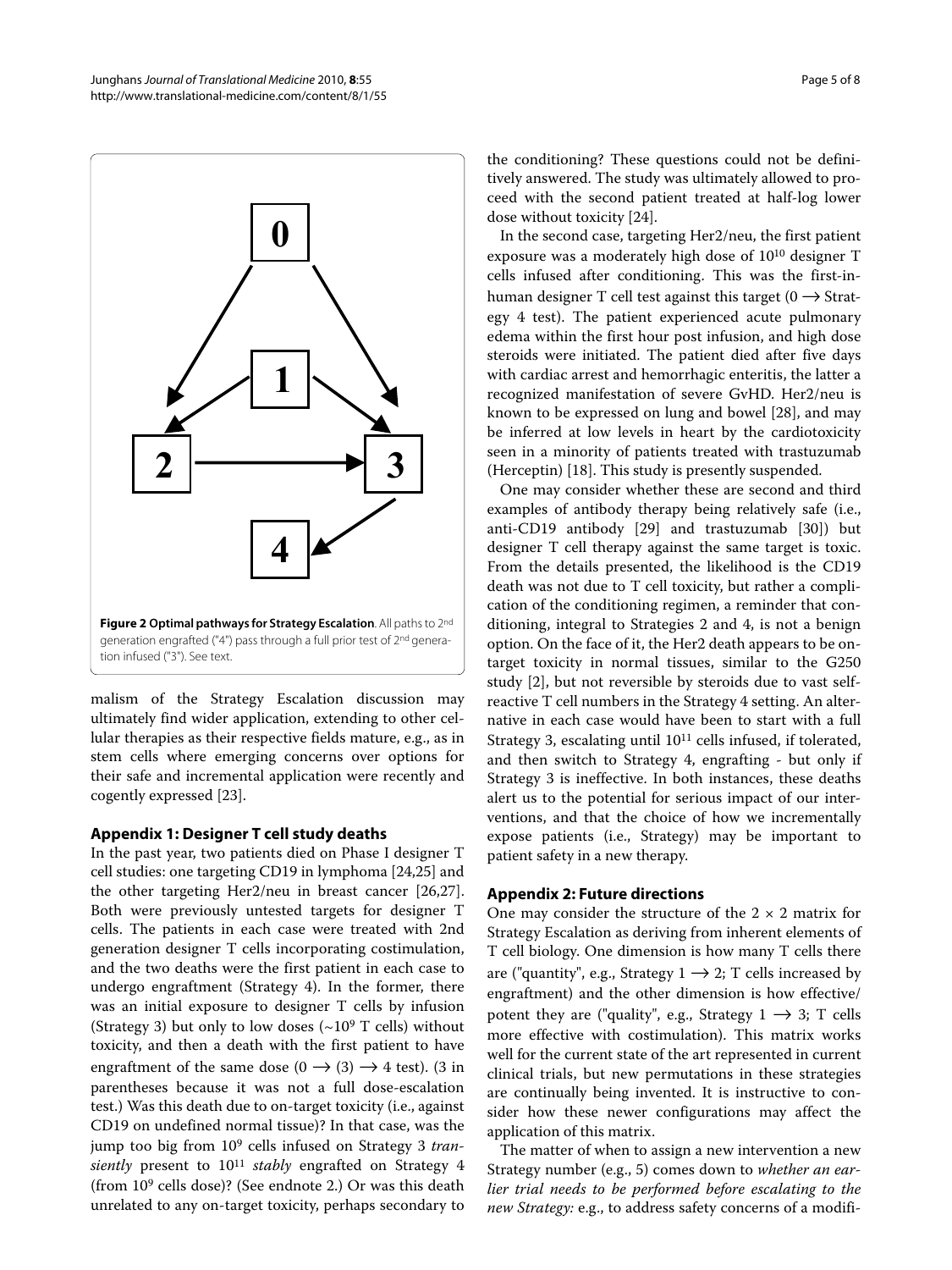cation or to serve better hypothesis testing. In most instances, however, it can be seen that these anticipated modifications are still covered under one of these four basic Strategies. That is, novel interventions may be conceptualized along these same two axes of number (quantity) and/or potency (quality), without dramatic changes in the risk implications for untested antigens. These can be annotated with + or - on a basic Strategy number (e.g., Strategy 1+ or 4-) when safety features are considered not to mandate a separate trial. Ultimately, whether a configuration is a Strategy 4+ or a Strategy 5 (needing a Strategy 4 trial first) can be a judgment call for the investigator, but the formalism of the Strategy Escalation discussion provides an explicit framework in which to support that assignment. In the end, however, the way the Strategies are numbered is less important than the structure that encourages their formal consideration as a strategy.

In the following, we consider several Strategy configurations that have been described in preclinical work that may find their way into the clinic.

#### **Multiple co-stimulatory molecules**

These include CD28, 4-1BB, OX40 and others. I have defined all of these constructs, single or multiple, as 2nd generation: they all make T cells more potent (quality), some more than others. The best co-stimulation combinations will make T cells quantitatively more able to mediate toxicity, possibly at lower starting cell exposures, but do not introduce qualitatively novel risks. Unrecognized toxicities against self-tissues should still be adequately covered via infusions (Strategy 3) under a doseescalation plan with appropriately low starting doses, as in tuning donor lymphocyte infusions (DLI) [[15](#page-7-8)]. Similarly, risks with engraftment (Strategy 4) are not qualitatively different among different 2nd generation constructs once proven safe in a Strategy 3 test.

#### **Co-expressed cytokines**

This falls into two categories: *Growth factors* (e.g., IL2, IL7, IL15) and Immune Modulators (e.g., IL12, IFNg). Growth factors constitutively expressed improve cell numbers (quantity) by prolonging T cell survival/expansion. Critically, none has been associated with T cell immortalization. For infusion protocols, the impact on quantity is incremental and manageable (versus the quantum changes for engraftment) and likely does not create new types of risks for 1st or 2nd generation when infused. (See endnote 3.) *Immune modulators* like IL12 make T cells more potent (quality) without affecting cell numbers. The anti-self potency can be managed by the same dose escalation as DLI protocols (above). By this Strategy discussion, it appears that there is no untoward risk by Strategy 1 or 3 infusions. Where these cytokines take on special significance, however, is in engraftment protocols. With 1011 or more cells post-recovery secreting cytokine, high systemic exposures may create a risk that is off-target and potentially life-long. With this qualitatively new risk, such a study might merit designation as a Strategy 5 protocol, to be conducted post Strategy 4, if ineffective. (However, see below, On-Off gene control.)

#### **Reactivation modulators**

Antigen-Fc molecules have been shown to stimulate designer T cells, 1st or 2nd generation, in the presence of monocytes that crosslink Ag-Fc and supply B7 for CD28 engagement and costimulation [[31\]](#page-7-23). This molecule may in principle be used in vivo to reactivate and expand designer T cells in conjunction with any Strategy (1 and 3, post-infusion; 2 and 4, post-engraftment). The ability to control the dose and duration of Ag-Fc exposure allows assignment of Strategy  $1+$  or  $4+$ , for example, without major risk increment.

#### **Anti-apoptosis genes**

Anti-apoptotic genes can replace growth factors (e.g., IL2) by blocking apoptosis from cytokine withdrawal, e.g., via Bcl-xl over-expression [[[32\]](#page-7-24); Emtage & Junghans, unpublished data], impacting therapy along the cell number axis (quantity). This has the advantage of avoiding systemic cytokine exposures, whether exogenous or expressed in the T cells (above). However, the potential for transformation and immortalization with a Bcl family member [\[32](#page-7-24)] distinguishes this class from the expressed cytokines. This introduces a qualitatively new risk, meriting designation as a Strategy 5 protocol, to be tested (with appropriate rationale) only after failure of a prior Strategy 3 or 4.

#### **Suicide genes**

This measure would be unnecessary for most infusion protocols, where the dose escalation and suppressive measures provide adequate protection as discussed in the main text (an exception might be with anti-apoptosis genes). The fail-safe feature of incorporated suicide genes presents a potential escape from any toxicity, however it manifests [\[33](#page-7-25)]. In the most relevant clinical model, herpes TK (hTK) has been employed in allo-transplant, where it has successfully combated serious GvHD [\[34](#page-7-26)]. In the case of 2nd generation engraftment, a suicide gene could take a Strategy 4 down to a Strategy 4-. Yet, even here, the investigator will want to consider the rapidity and completeness of the suicide (for hTK, hours to days, depending on T cell cycling) versus the rapidity and intensity of onset of adverse effects. In the Her2 study, with a moderate  $(10^{10})$  dose of T cells, the patient had respiratory distress by 15 minutes post-infusion, requiring intubation, and was dead in 5 days. (See Appendix 1: Designer T cell study deaths.) A suicide gene could not have prevented the initial event but perhaps the ensuing death. Thus, the option of suicide gene control of non-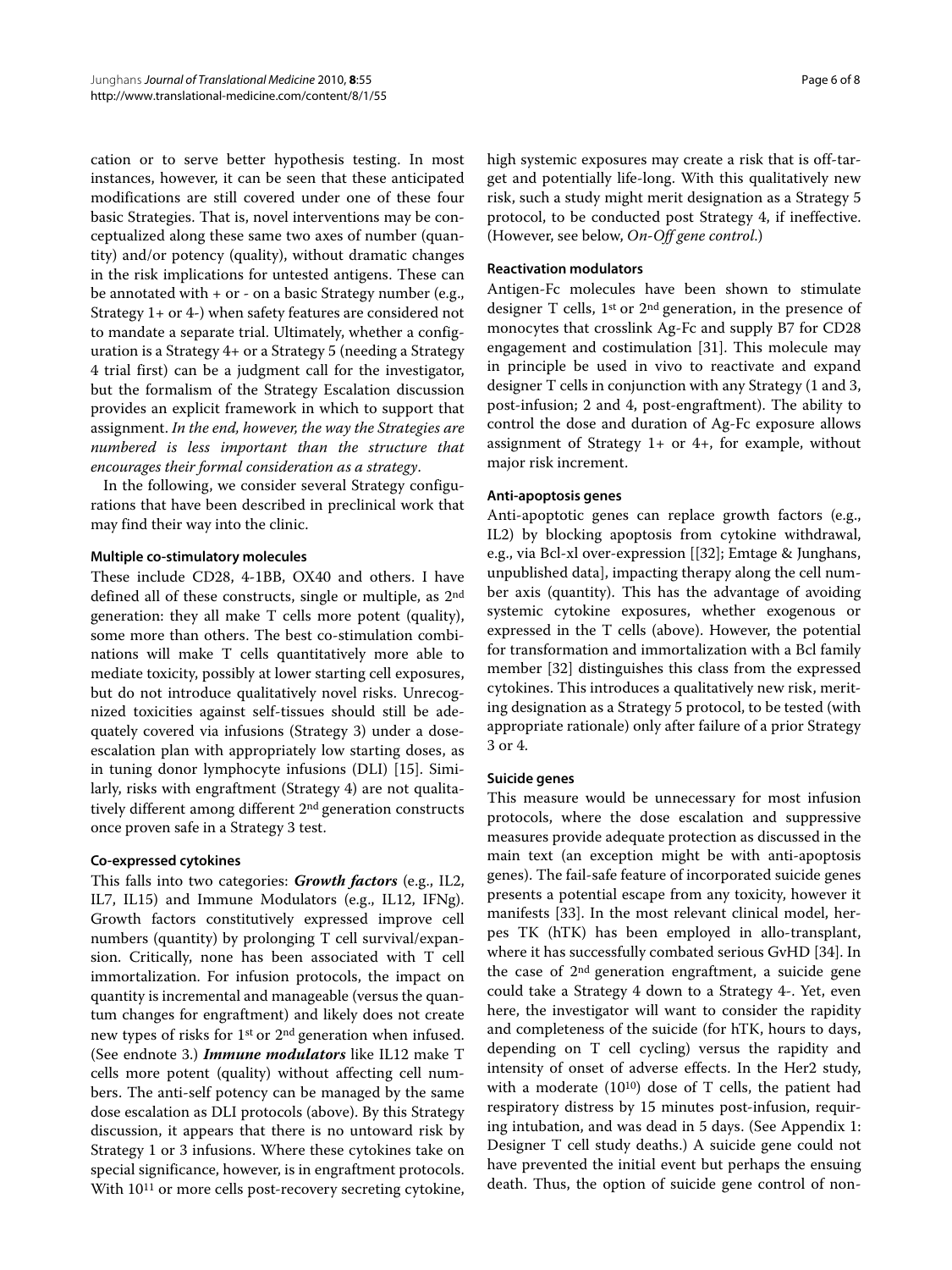hyperacute toxicities could take the designer T cells under Strategy 4 engraftment to a risk level approaching simple infusion (e.g., Strategy 3+) by reducing effector cell numbers (cell numbers being the essential difference between 3 and 4). However, it does nothing to improve safety or expense of conditioning, or to correct a muddled hypothesis test with the combined approach. The suicide gene ablation for serious toxicity in engraftment also loses the opportunity to "tune" the therapy in the manner of DLI, available to infusion protocols (e.g., Strategy 3), where a balance of anti-self and anti-tumor activity may be achieved with patient benefit [\[15\]](#page-7-8). Lastly, if fully tested under Strategy 3, where suicide genes are generally unneeded, a 2nd generation designer T cell does not require a suicide gene in a subsequent Strategy 4 because safety of the target was previously established.

#### **On-Off gene control**

In analogy to suicide genes, parallel descriptions could be made for control of genes desirable for expression (e.g., of cytokine) that is time-limited without terminating the T cells, allowing for resumption of activity at a later time if needed. Thus, an engrafted 2nd generation designer T cell with co-expressed cytokine under a Tet-On promoter [[35\]](#page-7-27), potentially termed Strategy 5 because of the added risk of systemic cytokine, is downgraded to a Strategy 4+ because of the potential to shut off growth factor on Tet withdrawal, thereby avoiding need for a prior Strategy 4 trial for patient safety.

# **Endnotes**

1. This inference of toxicity manageability under Strategy 2 is consistent with observations in two non-designer T cell studies. TCR transfer engages CD3 Signal 1 on antigen contact, similar to 1st generation designer T cell CARs. Engraftment of T cells with MART1 specificity in a Strategy 2-like application had on-target toxicity that safely responded to steroids [\[36](#page-7-28)]. Engraftment with CEA specific TCR designer T cells also showed on-target normal tissue toxicity that was safely managed [\[37](#page-7-29)]. 1st and 2nd generation TCR-based CARs have been created [[\[38](#page-7-30)[,39\]](#page-7-31); AJ Bais & RP Junghans, unpublished data] and will engender the same types of discussion as for the Igbased CAR constructs.

2. Bearing in mind that there is a 100-fold expansion of T cells for the lowest useful doses in the engraftment protocols (e.g., 109 cells) [\[11](#page-7-4),[17](#page-7-10)], it is likely that a reasonable Strategy Escalation increment to a starting test with 109 T cell engrafted is not preceded by a test of 109 T cells infused, but by a test of 1011 T cells infused. In the latter case, one is comparing  $10^{11}$  T cells *transiently present* by infusion versus 1011 T cells stably present by engraftment. By moderate increments in risk, the hope is that toxicities will be revealed at less than Grade V (death) on their first expression. See Appendix 1: Designer T cell study deaths.

3. IL7 and IL15 are transiently elevated post-conditioning and thought to drive the homeostatic expansion and engraftment of T cells [[12,](#page-7-5)[40\]](#page-7-32). One might be concerned that these cytokines constitutively expressed in designer T cells could drive T cell expansion without limit. Against this, however, is the observation that engraftment depends upon an empty compartment that is enumerated for TCR populations, independent of the cytokine response [[41\]](#page-7-33). Prudence would dictate, however, that this inference of safety be tested preclinically in vitro and in vivo prior to human exposures.

#### **Competing interests**

The author declares that he has no competing interests.

#### **Acknowledgements**

I acknowledge personal communications and thoughtful comments on the manuscript from Drs C Lamers, M Kershaw, P Darcy, M Dudley, S Rosenberg, M Sadelain, A Eggermont, R Hawkins, C Lee, S Al-Homsi, S Katz and C June. However, to absolve all of any responsibility for the views expressed in this Commentary, I state that they are solely my own. I also acknowledge support from the FDA Office of Orphan Products Development, from the US Army Prostate Cancer Research Program and from the US Army Breast Cancer Research Program for the development and elaboration of this essay. These concepts were originally presented at the 2nd "Cellular Therapy of Cancer" Symposium of the ATTACK (Adoptive engineered T-cell Targeting to Activate Cancer Killing) Consortium, Milan, IT, March 25-28, 2009.

#### **Author Details**

Departments of Surgery and Medicine, Boston University School of Medicine, Roger Williams Medical Center, Providence, RI 02908, USA

#### Received: 18 May 2010 Accepted: 10 June 2010 Published: 10 June 2010

#### **References**

- <span id="page-6-0"></span>1. Ma OZ, Gonzalo-Daganzo R, Junghans RP: Genetically engineered T cells as adoptive immunotherapy of cancer**.** In Cancer Chemotherapy & Biological Response Modifiers - Annual 20 Edited by: Giaccone R, Schlinsky R, Sondel P. Oxford: Elsevier Science; 2002:319-45.
- <span id="page-6-1"></span>2. Lamers CH, Sleijfer S, Vulto AG, Kruit WH, Kliffen M, Debets R, Gratama JW, Stoter G, Oosterwijk E: Treatment of metastatic renal cell carcinoma with autologous T-lymphocytes genetically retargeted against carbonic anhydrase IX: first clinical experience**[.](http://www.ncbi.nlm.nih.gov/entrez/query.fcgi?cmd=Retrieve&db=PubMed&dopt=Abstract&list_uids=16648493)** J Clin Oncol 2006, 24:e20-2.
- <span id="page-6-2"></span>3. Rosenberg SA, Packard BS, Aebersold PM, Solomon D, Topalian SL, Toy ST, Simon P, Lotze MT, Yang JC, Seipp CA, White DE, Steinberg SM: Use of tumor-infiltrating lymphocytes and interleukin-2 in the immunotherapy of patients with metastatic melanoma. A preliminary report**[.](http://www.ncbi.nlm.nih.gov/entrez/query.fcgi?cmd=Retrieve&db=PubMed&dopt=Abstract&list_uids=3264384)** N Engl J Med 1988, 319:1676-80.
- <span id="page-6-3"></span>4. Kershaw MH, Westwood JA, Parker LL, Wang G, Eshhar Z, Mavroukakis SA, White DE, Wunderlich JR, Canevari S, Rogers-Freezer L, Chen CC, Yang JC, Rosenberg SA, Hwu P: A phase I study on adoptive immunotherapy using gene-modified T cells for ovarian cancer**.** Clin Cancer Res 2006, 12(20 Pt 1):6106-15.
- <span id="page-6-4"></span>5. Warren RS, Fisher GA, Bergaland EK, Pennathur-Das R, Nemunaitis J, Venook AP, Hege KM: Studies of regional and systemic gene therapy with autologous CC49-zeta modified T cells in colorectal cancer metastatic to liver. (Abstract, 7th International Conference on Gene Therapy of Cancer)**.** Cancer Gene Ther 1998, 5:S1-S2.
- <span id="page-6-5"></span>6. Junghans RP, Safar M, Huberman MS, Ma Q, Ripley R, Leung S, Beecham EJ: Preclinical and phase I data of anti-CEA "designer T cell" therapy for cancer: A new immunotherapeutic modality**.** Proc Am Soc Clin Oncol 2001:A1063.